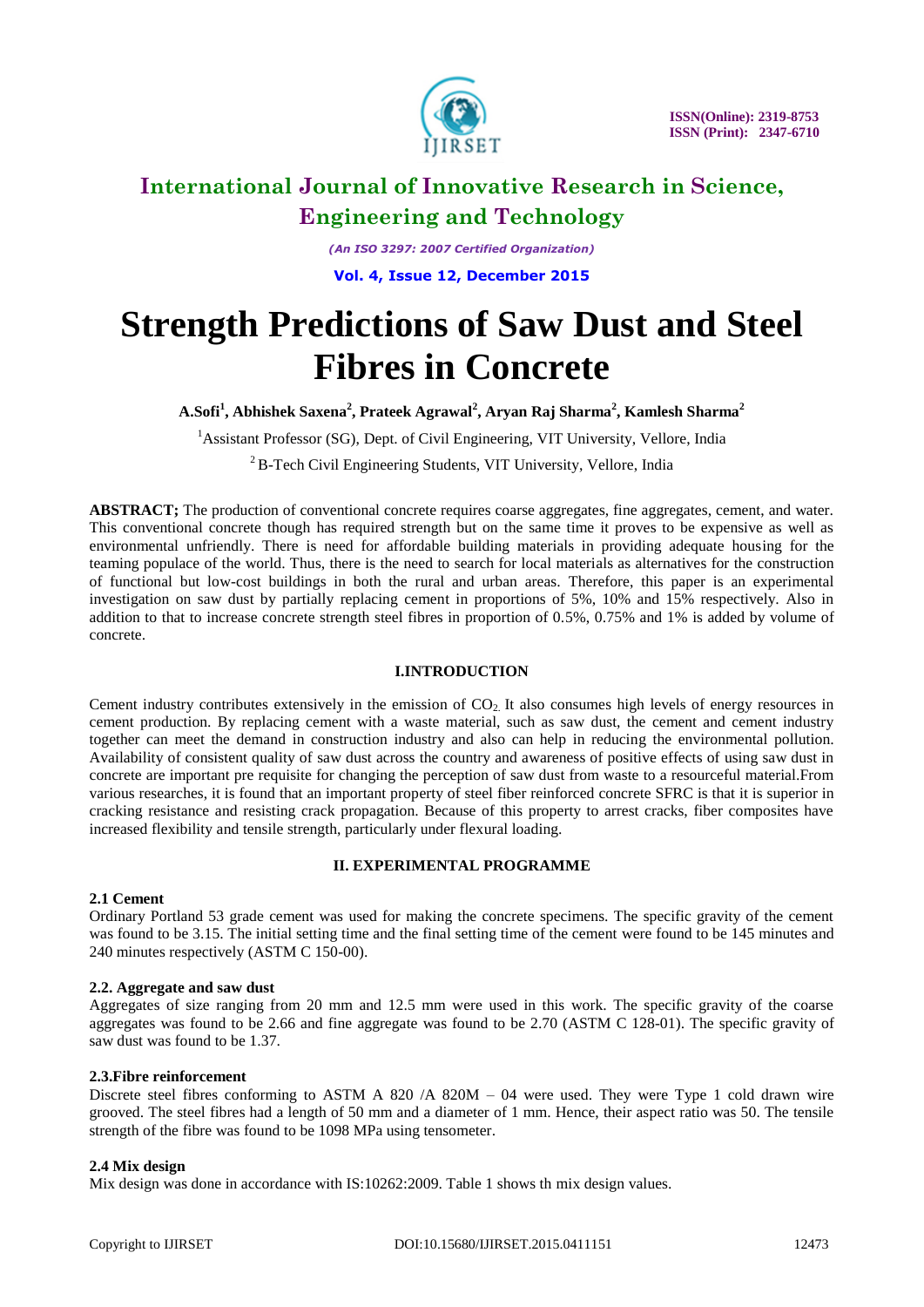

*(An ISO 3297: 2007 Certified Organization)*

# **Vol. 4, Issue 12, December 2015**

| <b>TABLE 1</b> |                |                  |                                  |                                                 |                        |              |  |
|----------------|----------------|------------------|----------------------------------|-------------------------------------------------|------------------------|--------------|--|
| Saw dust       | Cement<br>(kg) | Saw Dust<br>(kg) | 20mm Coarse<br>Aggregate<br>(kg) | $12.5 \text{mm}$<br>Coarse<br>Aggregate<br>(kg) | Fine Aggregate<br>(kg) | Water (in 1) |  |
| 0% saw dust    | 5.42           |                  | 5.5                              | 5.5                                             | 8.1                    | 2.167        |  |
| 5% saw dust    | 5.146          | 0.271            | 5.41                             | 5.41                                            | 7.94                   | 2.167        |  |
| 10% saw dust   | 4.875          | 0.54             | 5.22                             | 5.22                                            | 7.62                   | 2.367        |  |
| 15% saw dust   | 4.6            | 0.8126           | 5.18                             | 5.18                                            | 7.38                   | 2.467        |  |

### **III. TESTS PERFORMED**

#### **3.1 Compressive strength tests**

Compressive strength of the concrete specimens (100mm x 100mm x 100mm) was determined according to the TS EN 12390-3.The failure load was recorded. The compressive strength of the specimen was calculated by dividing the failure load by the cross-sectional area of the specimen. Compressive strength of the cubes was determined at curing periods of 7 days and 28 days.

#### **3.2 Split tensile strength tests**

The split tensile strength of cylindrical specimens was determined as per ASTM C496. Split tensile strength was determined at curing periods of 7 days and 28 days. The cylindrical specimens were 200 mm in height and 100 mm in diameter. The split tensile strength (T) was determined from the equation

 $T = 2P/\pi Id$ 

where, P is the failure load.

### **3.3. Flexural strength tests**

Flexural strength of the concrete prisms was determined as per ASTM C293. The dimensions of the prisms were 500 mm x 100 mm x 100 mm. Flexural strength was determined for the curing periods of 7 days and 28 days. The flexural strength of the specimen was determined from the expression,

 $f_b = pl / bd^2$ 

# **IV. RESULTS AND DISCUSSION**

### **4.1 Compression test**

Table 2 and Table 3 shows the results of compression test for a curing period of 7 days and 28 days

| $\mathbf{1}$ $\mathbf{1}$ $\mathbf{1}$ $\mathbf{1}$ $\mathbf{1}$ $\mathbf{1}$ $\mathbf{1}$ $\mathbf{1}$ $\mathbf{1}$ $\mathbf{1}$ $\mathbf{1}$ $\mathbf{1}$ $\mathbf{1}$ $\mathbf{1}$ $\mathbf{1}$ $\mathbf{1}$ $\mathbf{1}$ $\mathbf{1}$ $\mathbf{1}$ $\mathbf{1}$ $\mathbf{1}$ $\mathbf{1}$ $\mathbf{1}$ $\mathbf{1}$ $\mathbf{$ |                  |                      |                       |                  |  |  |  |
|------------------------------------------------------------------------------------------------------------------------------------------------------------------------------------------------------------------------------------------------------------------------------------------------------------------------------------|------------------|----------------------|-----------------------|------------------|--|--|--|
| Saw dust                                                                                                                                                                                                                                                                                                                           | 0\% steel fibres | $0.5\%$ steel fibres | $0.75\%$ steel fibres | 1\% steel fibres |  |  |  |
| 0% saw dust                                                                                                                                                                                                                                                                                                                        | 45.3             | 43.5                 | 42.8                  | 40.8             |  |  |  |
| 5% saw dust                                                                                                                                                                                                                                                                                                                        | 36.95            | 35.75                | 33.7                  | 30.95            |  |  |  |
| 10% saw dust                                                                                                                                                                                                                                                                                                                       | 29.5             | 22.2                 | 21.8                  | 20.1             |  |  |  |
| 15% saw dust                                                                                                                                                                                                                                                                                                                       | 19.6             | 14.1                 | 12.3                  | 11               |  |  |  |
| <b>TABLE 3 Compression test (28 days)</b>                                                                                                                                                                                                                                                                                          |                  |                      |                       |                  |  |  |  |
| Saw                                                                                                                                                                                                                                                                                                                                | 0% Steel Fibres  | 0.5% Steel Fibres    | 0.75%<br>Steel        | 1% Steel Fibres  |  |  |  |
| dust                                                                                                                                                                                                                                                                                                                               |                  |                      | Fibres                |                  |  |  |  |
| 0% Saw Dust                                                                                                                                                                                                                                                                                                                        | 56.8             | 54.3                 | 53.4                  | 52.3             |  |  |  |
| 5% Saw Dust                                                                                                                                                                                                                                                                                                                        | 43.5             | 42.7                 | 38.6                  | 36.45            |  |  |  |

10% Saw Dust 35 33 31.6 30.2 15% Saw Dust 28.1 27.6 26 24.3

## **TABLE 2 Compressive strength (N/mm<sup>2</sup> ) (7 days)**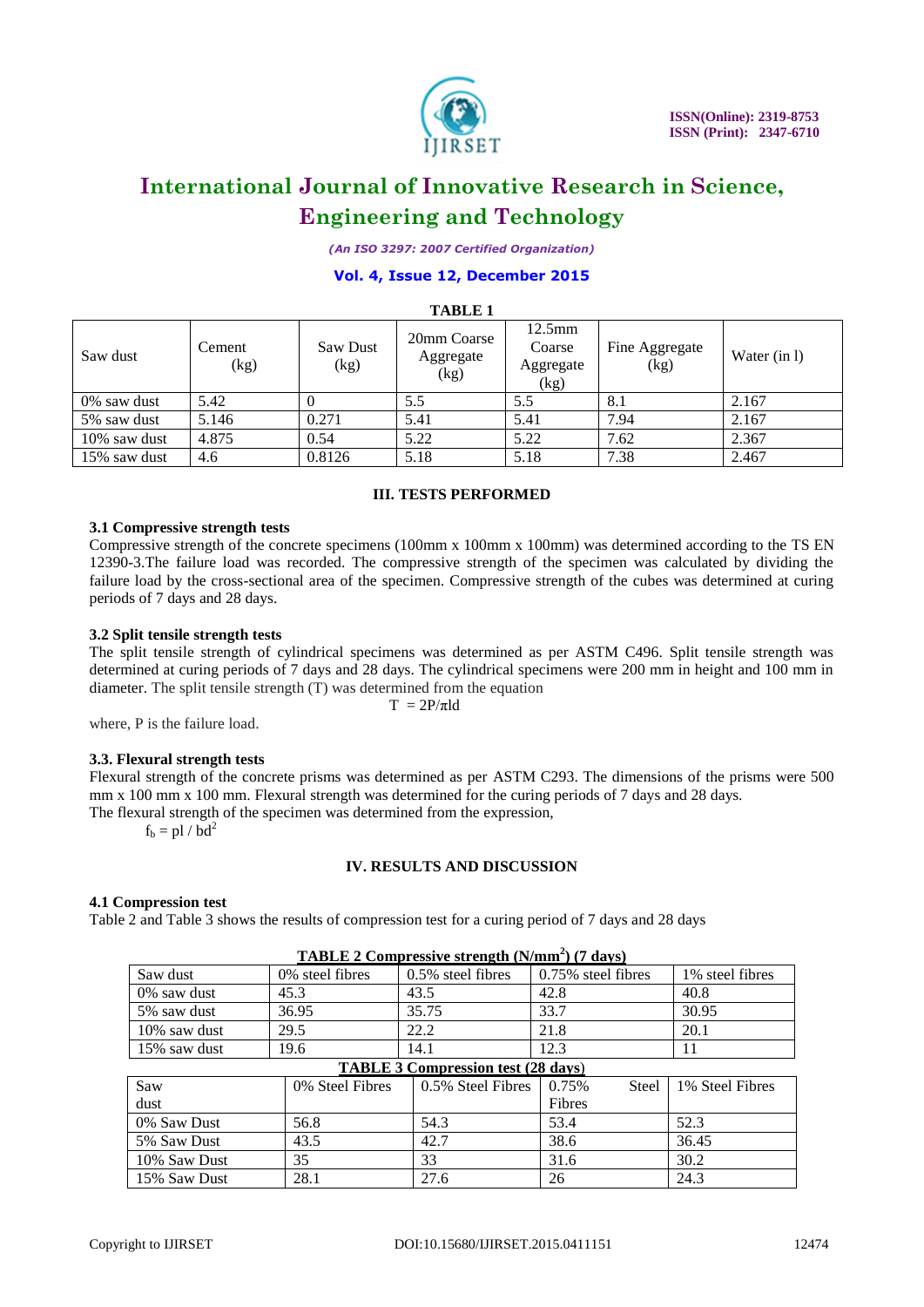

*(An ISO 3297: 2007 Certified Organization)*

**Vol. 4, Issue 12, December 2015**



Figure 1 Compressive strength for varying saw dust with 1% fibres (28 days)

Figure 1 show the compressive strength for varying saw dust with 1% fibres at a curing period of 28 days. Saw dust contains 65% siliceous materials. But, it also contains other constituents which are high up in reactivity series. This results in delay of C-S-H gel formation reactions necessary for concrete to gain strength. Hence, early strength, i.e. 7 day strength of concrete with saw dust is low when compared with 28 days compressive strength. However, as days progress, the rate of gain of strength increases.

# **4.2 Split tensile strength**

Table 4 and Table 5 show the test results of split tensile strength for a curing period of 7 days and 28 days.Figure 2 show the split tensile strength at 10% saw dust.

| Table 4 Split tensile strength (7 days) |                  |                       |                    |                  |  |  |
|-----------------------------------------|------------------|-----------------------|--------------------|------------------|--|--|
|                                         | 0\% steel fibres | $0.50\%$ steel fibres | 0.75% steel fibres | 1\% steel fibres |  |  |
| 0% saw dust                             | 2.58             |                       | 2.98               | 2.77             |  |  |
| 5% saw dust                             | .94              | 2.72                  | 2.63               | 2.31             |  |  |
| 10% saw dust                            | '.91             | 2.58                  | 2.19               | 2.07             |  |  |
| 15% saw dust                            | .21              | 2.51                  | 1.88               | 1.53             |  |  |

|              | 0% steel fibres | 0.50% steel fibres | 0.75% steel fibres | 1% steel fibres |
|--------------|-----------------|--------------------|--------------------|-----------------|
| 0% saw dust  | 2.58            |                    | 2.98               | 2.77            |
| 5% saw dust  | 1.94            | 2.72               | 2.63               | 2.31            |
| 10% saw dust | l.91            | 2.58               | 2.19               | 2.07            |
| 15% saw dust | .21             | 2.51               | 1.88               | 1.53            |
|              |                 |                    |                    |                 |

| I avie $\sigma$ spin tensife strength ( $\sigma$ days) |                 |                    |                    |                 |  |  |
|--------------------------------------------------------|-----------------|--------------------|--------------------|-----------------|--|--|
|                                                        | 0% Steel Fibres | 0.50% Steel Fibres | 0.75% Steel Fibres | 1% Steel Fibres |  |  |
| 0% Saw Dust                                            |                 | 3.669              | 3.31               | 3.199           |  |  |
| 5% Saw Dust                                            | 2.72            | 3.24               | 3.183              | 2.912           |  |  |
| 10% Saw Dust                                           | 2.228           | 2.812              | 2.324              | 2.292           |  |  |
| 15% Saw Dust                                           | 2.001           | 2.62               | 2.14               | 2.1             |  |  |

|  |  |  | Table 5 Split tensile strength (28 days) |  |  |  |
|--|--|--|------------------------------------------|--|--|--|
|--|--|--|------------------------------------------|--|--|--|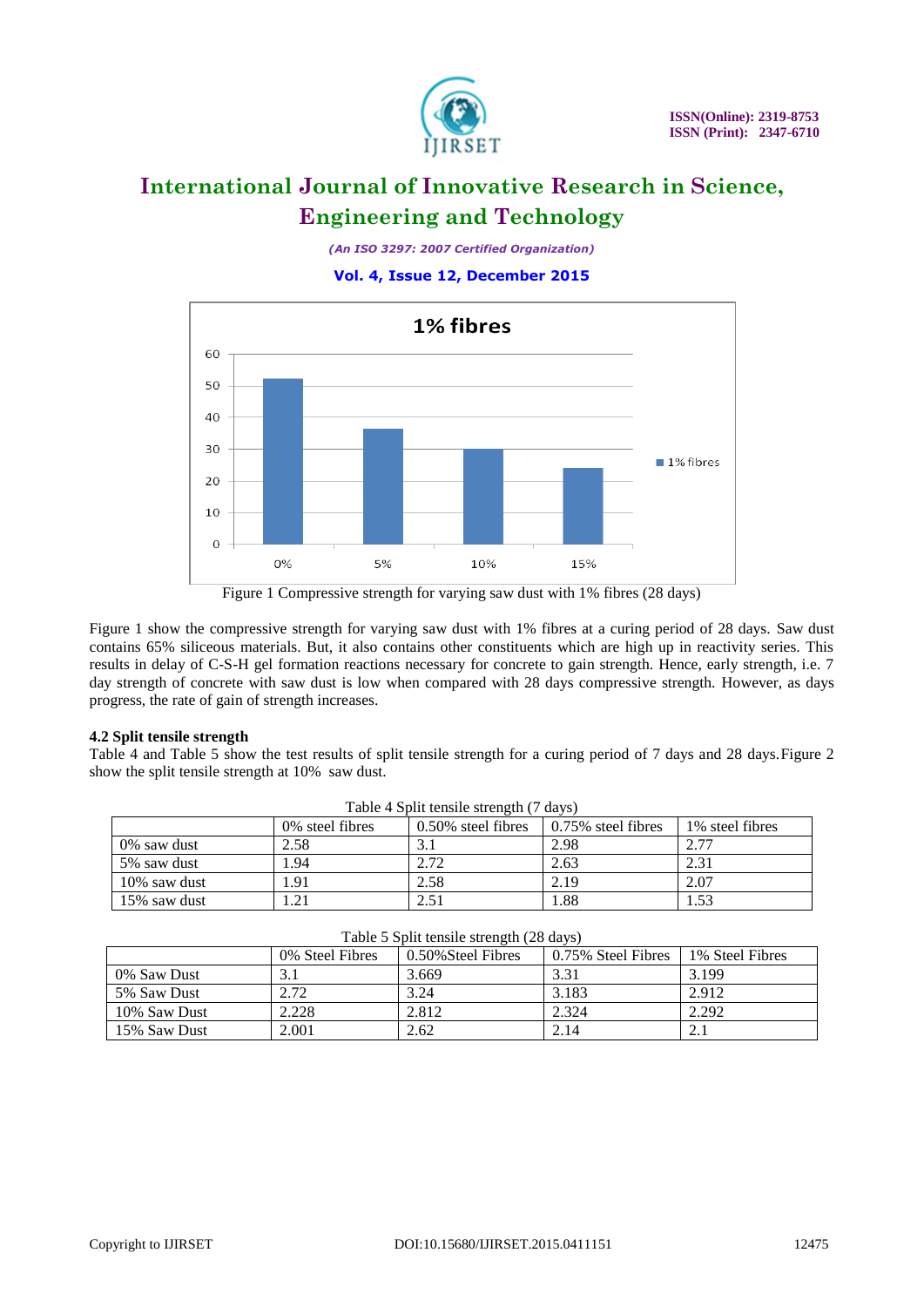

*(An ISO 3297: 2007 Certified Organization)*

# **Vol. 4, Issue 12, December 2015**



Figure 2 Split tensile strength (10% saw dust) at 28 days curing

Steel fibers show high tensile strength resistance as compared to concrete. In case of split tensile strength test, along the diameter of cylinder, compression is experienced while along the length of cylinder, tension is experienced. Hence, the dual effect leads to giving a medium value of steel fibers for optimum strength. Hence, 0.5% steel fibers is optimum in case of split tensile strength.

# **4.3 Flexural Strength**

Table 6 show the flexural strength results for a curing period of 28 days.in flexural strength test in which effect of tensile strength is pre-dominant (in case of concrete), presence of steel fibers increases the strength as steel fibers take up most of strength.

| Table 6 Flexural Strength (28 days) |                 |                                         |       |                 |  |  |  |
|-------------------------------------|-----------------|-----------------------------------------|-------|-----------------|--|--|--|
|                                     | 0% Steel Fibres | 0.50% Steel Fibres 1 0.75% Steel Fibres |       | 1% Steel Fibres |  |  |  |
| 0% Saw Dust                         |                 | 8.75                                    |       | 9.25            |  |  |  |
| 5% Saw Dust                         | 72              |                                         | 7.75  |                 |  |  |  |
| 10% Saw Dust                        |                 | 7.125                                   | 7.25  | 7.6205          |  |  |  |
| 15% Saw Dust                        | 6.125           | 6.5                                     | 6.625 |                 |  |  |  |

# **V.CONCLUSIONS**

- By adding saw dust, gain in compressive, flexural and split tensile strength is less for period of 7 days. But, for larger periods like 28 days, the gain in strengths are quite high in all the three cases.
- Weight reduction is observed in range of 5% to 15% compared to control mix after adding saw dust for various percentages.
- By using steel fibers, reduction in compressive strength is observed in range of 9% to 10%.
- In case of split tensile test, maximum strength values are observed for 0.5% steel fibers for different percentages of saw dust. The range of increase is 10.7% to 20.1%.
- By increasing percentage of steel fibers, flexural strength increases in range of 9.3% to 15.6% accordingly showing maximum values for 1% steel fibers for different percentages of saw dust.